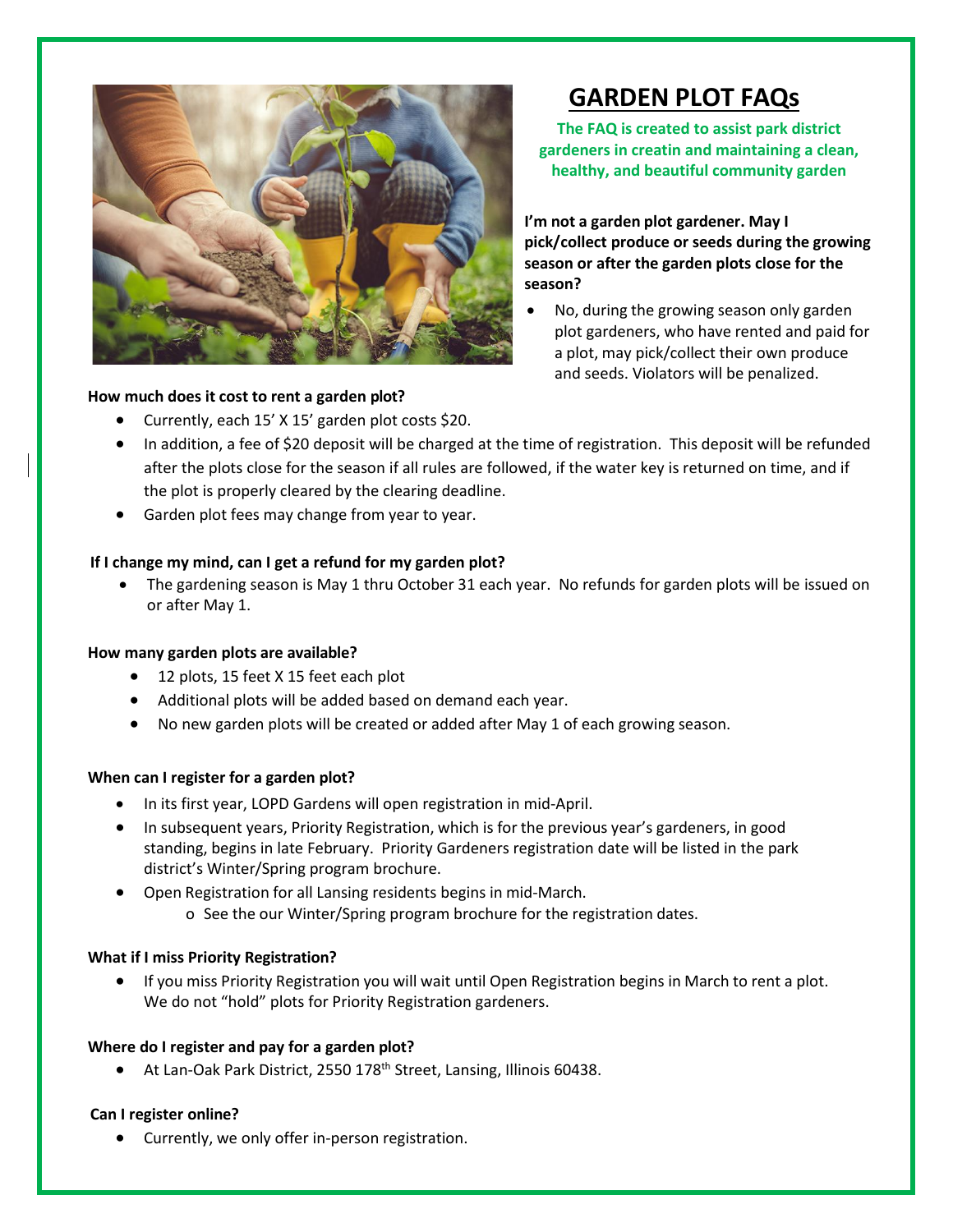### **Can I register for two plots?**

- Yes, but no more than two plots per person.
- There is no guarantee that two plots next to each other will be provided.

# **Do you offer a senior discount?**

• Yes, for ages 62 & up a \$5 discount from the stated rental fee will apply.

# **Are there any forms I need to sign?**

• Yes, two forms are required. A [Registration/Waiver](https://www.napervilleparks.org/files/Gardenplotregistrationformwaiver2019.pdf) form and a Garden [Plot Agreement](https://www.napervilleparks.org/files/2019GardenPlotAgreement.pdf) form

# **Can I register my spouse, partner, mother, father, or child?**

- If they live in the same household, yes. Only one email address will be assigned to the plot and that address will receive all notices.
- Senior discount will only apply to seniors that register in person with an ID proving age.

# **Is there a place where all the garden plot rules are listed?**

• Yes, within the [LOPD Gardens](https://www.napervilleparks.org/files/2019_GardenPlotGuidelines.pdf) Agreement which will be provided at the time of registration and on our website at lanoakparkdistrict.org.

# **How long is the gardening season?**

- The season depends on when the garden plots can open in the spring. The opening date typically occurs in mid-April, but soil and weather conditions dictate when the park district can prepare the plots for the season.
- The planting season starts on May 1 (dependent upon weather and soil conditions)
- The closing day is October 31.

# **When can I garden?**

• Except for dates when the garden plots are closed or have limited access, you may garden in your plot, seven days a week, between sunrise and dusk.

# **How do I find out when the garden plots are open for the season?**

• All updated information regarding the garden plots will be communicated through email message to plot holders and on the park district website and Facebook.

#### **How do I know which plot is mine?**

• Each plot is identified by a wooden stake in the corner of the plot. These stakes have the plot number/letter on them. A flag is placed at the corner of each plot.

# **How do I water my garden plot?**

• Water is available onsite. A key will be issued to each plot holder that will allow access to the water source. Hoses and automated sprinklers are not allowed. Water must be transported to the garden plot in another way.

# **How long do I have to plant my plot?**

• All plots must be planted by June 15. Garden coordinators may reassign unplanted plots, without refund, after June 15.